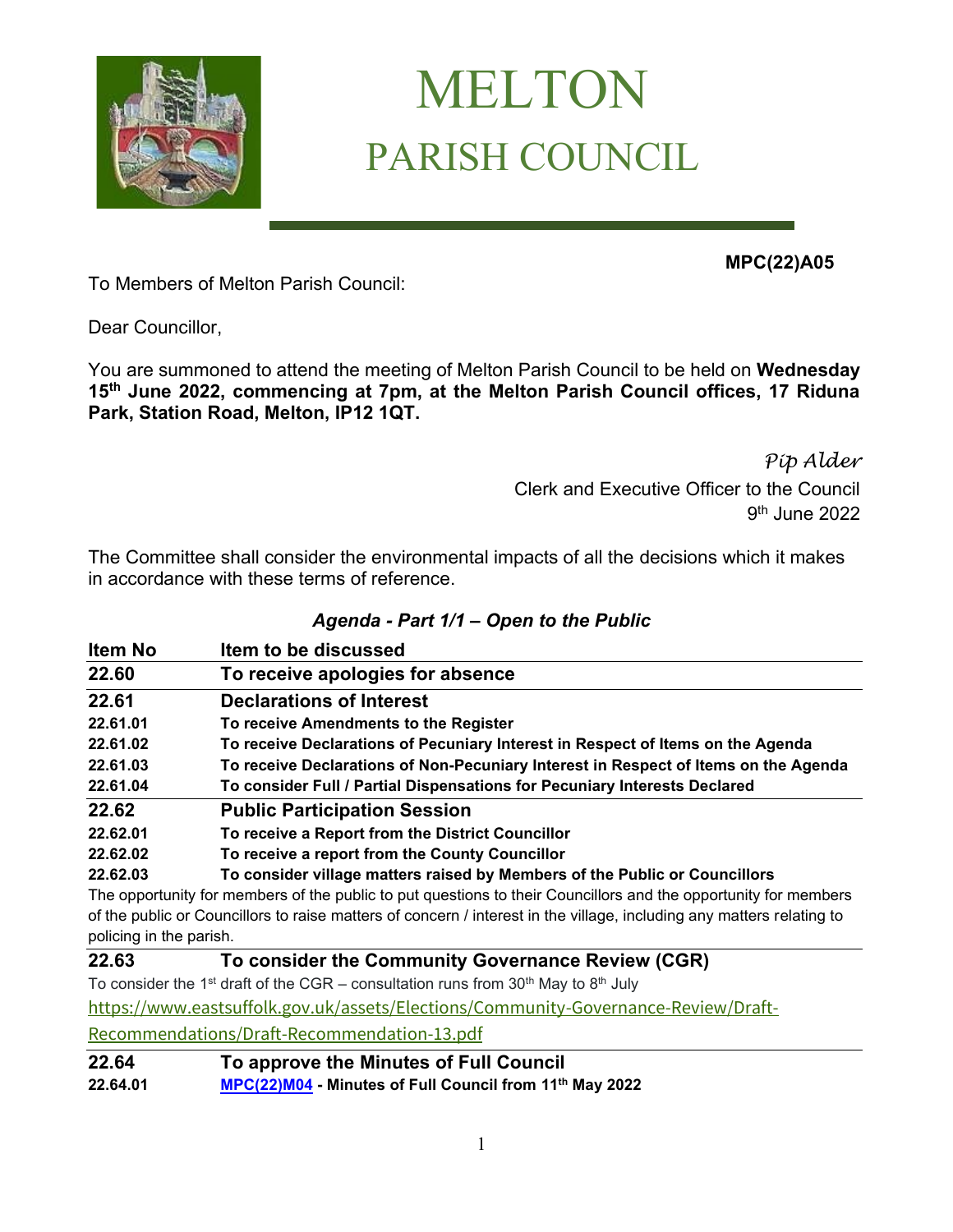| 22.65                          | To receive and consider Minutes of Committees                                                                   |
|--------------------------------|-----------------------------------------------------------------------------------------------------------------|
| 22.65.01<br>Minutes PLA(22)M04 | Planning and Transport Committee 8th June 2022                                                                  |
| 22.65.02                       | Recreation Committee 18th May 2022                                                                              |
| Minutes REC(22)M03             |                                                                                                                 |
| 22.66                          | To consider, approve and adopt the Annual Accounting Statements and                                             |
|                                | other Financial Reports for 2021/22                                                                             |
| 22.66.01                       | To receive and consider the Internal Audit Report                                                               |
|                                | Papers MPC(22)66.01 and MPC(22)66.01a                                                                           |
| 22.66.02                       | To receive, consider and approve by resolution the Statutory Accounting Statements<br>for 2021/22               |
|                                | Paper MPC(22)66.02                                                                                              |
| 22.66.03                       | To consider and note the managements accounts for 2021/22                                                       |
|                                | Paper MPC(22)66.03                                                                                              |
| 22.66.04                       | To consider the statement of Variances                                                                          |
|                                | Paper MPC(22)66.04                                                                                              |
| 22.66.05                       | To consider Community Infrastructure Levy - Draft Statutory Annual Report<br>Paper MPC(22)66.05                 |
| 22.66.06                       | Arrangements for submission of the Statutory Annual Governance and Accountability                               |
|                                | Return for 2021/22 and for the exercise of public rights                                                        |
|                                | Clerk to report                                                                                                 |
| 22.67                          | To consider Financial and Internal Control Matters                                                              |
| 22.67.01                       | To receive and consider the financial management report for the period 1 April 2022 to                          |
|                                | 31 May 2022                                                                                                     |
|                                | Papers MPC(22)67.01 and MPC(22)67.01a-e                                                                         |
| 22.67.02                       | To consider budget report                                                                                       |
|                                | Papers MPC(22)67.02 and MPC(22)67.02a-b                                                                         |
| 22.67.03                       | To consider the annual review of Risk Management arrangements                                                   |
|                                | Paper MPC(22)67.03                                                                                              |
| 22.67.04                       | To consider risk issues                                                                                         |
|                                | https://melton-suffolk-pc.gov.uk/documents-base/risk-register/                                                  |
| 22.67.05                       | To consider requests from Committees                                                                            |
|                                | Paper MPC(22)67.05                                                                                              |
| 22.67.06                       | To consider installation of solar panels at 17 Riduna Park<br>Asst Clerk to report. Paper MPC(22)67.06          |
| 22.68                          | <b>Hire Agreement - Orchard Close</b>                                                                           |
|                                | To review proposed hire agreement with resident at Orchard Close for the erection of scaffolding and fencing on |
|                                | land owned by Melton Parish Council. Paper MPC(22)68                                                            |
| 22.69                          | To receive an update on the Pavilion Project                                                                    |
|                                | https://melton-suffolk-pc.gov.uk/recreation/pavilion-project/                                                   |
| 22.70                          | To consider appointing CIIr Stearn to the Planning & Transport                                                  |
| <b>Committee</b>               |                                                                                                                 |
|                                | Clerk to report                                                                                                 |
| 22.71                          | To receive an update on the Jubilee Weekend Events                                                              |
|                                | Clim Diagle and Darter to report                                                                                |

Cllrs Biggle and Porter to report